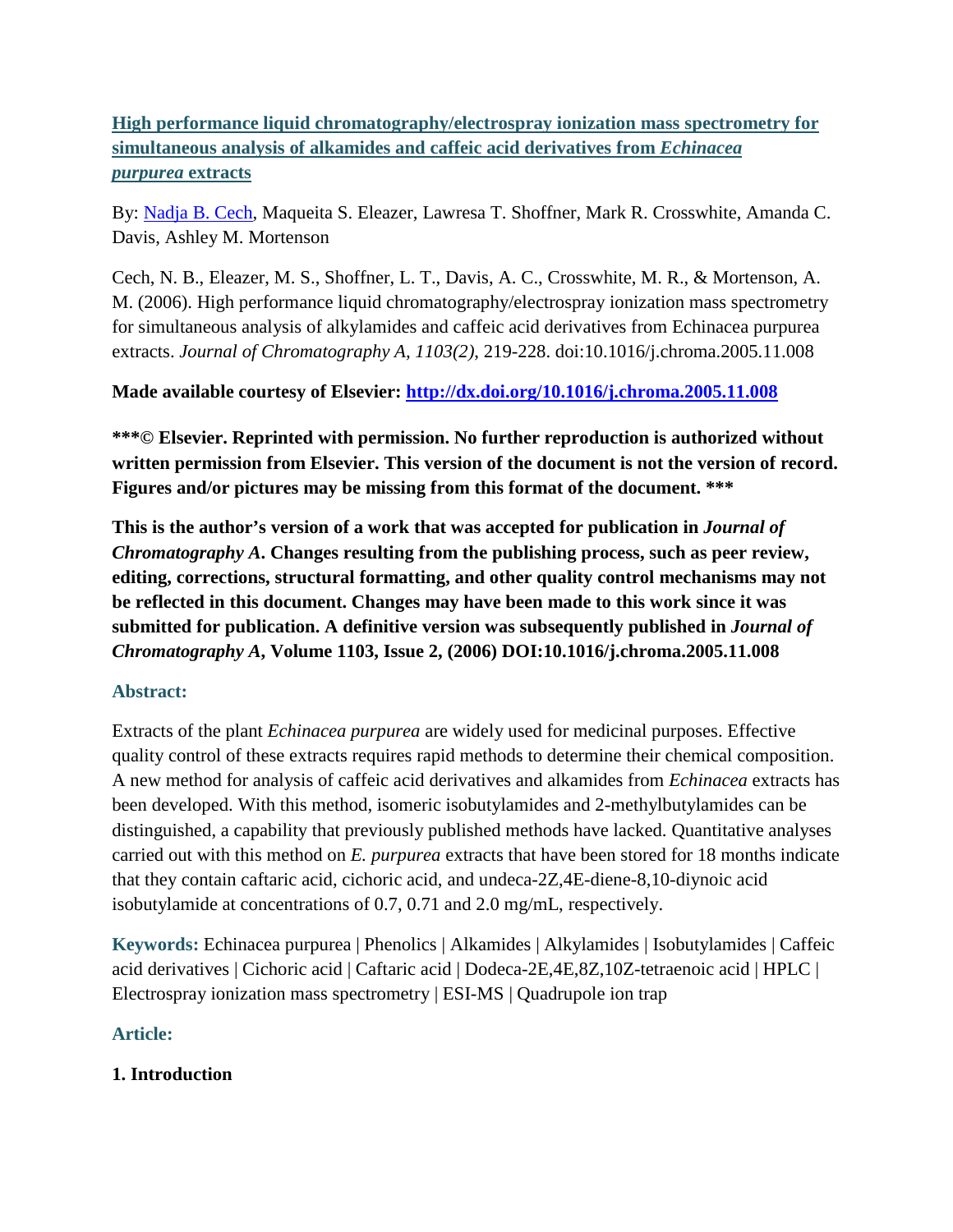Preparations of the medicinal plant *Echinacea purpurea* are widely used for the treatment and prevention of upper respiratory infections<sup>[1]</sup>. It is estimated that approximately \$300 million are spent on such preparations annually in the US alone <sup>[2]</sup>. *Echinacea* is believed to act by modulating the activity of the immune system. A number of constituent classes may be responsible for this immunomodulatory activity, including polysaccharides and glycoproteins, alkamides, and caffeic acid derivatives  $[3]$ . Recent studies also suggest that the compound melanin may contribute to the activity of *Echinacea* [4]. Of the compounds present in *Echinacea*, alkamides (also known as alkylamides) are of particular importance because they are the major constituents of the ethanol/water extracts of *Echinacea* that are widely used for therapeutic purposes. These constituents are also of interest because they are likely to cross the intestinal  $barrier$ <sup>[5]</sup>, and because they are found in the bloodstream of patients who ingest *Echinacea* extracts [6]. Furthermore, recent studies suggest the involvement of alkamides in the in vitro [7] and in vivo [8] immunomodulatory activity of *Echinacea* extracts. Caffeic acid derivatives are also found in ethanol/water extracts of *E. purpurea*. These constituents are worthy of study because they are unique to particular species of *Echinacea* and can, therefore, be used for authentication and quality control of extracts and plant samples<sup>[9]</sup>. It has also been proposed that they play a role in the anti-inflammatory activity of *Echinacea* preparations[3].

A number of methods have previously been developed for the analysis of constituents from *E. purpurea*extracts. Typically, these techniques require two separate analyses for the determination of these two different constituents classes. For example, investigators have employed reversed phase HPLC coupled to UV spectrophotometric detection <sup>[10]</sup>, coulometric electrochemical detection  $[11]$ , or electrospray ionization mass spectrometric detection  $[12]$  for the determination of alkamides. Caffeic acid derivatives from *E. purpurea* extracts have been analyzed using reversed phase HPLC<sup>[13]</sup> or capillary electrophoresis<sup>[14]</sup> with photodiode array UV spectrophotometric detection.

Recently, methods to determine both caffeic acid derivatives and alkamides in a single analysis have been developed. While it is more difficult to optimize the separation of such diverse constituents in one analysis, methods for the simultaneous determination of caffeic acid derivatives and alkamides are advantageous because they reduce both the time and sample size required for the analyses. The simultaneous analysis of caffeic acid derivatives and alkamides from *E. purpurea* has been accomplished using gradient elution reversed phase HPLC with photodiode array UV spectrophotometric detection<sup>[9] and [15]</sup> or electrospray ionization mass spectrometric detection [16]. Capillary electrophoresis using photodiode array UV spectrophotometric detection has also been employed for the simultaneous analysis of caffeic acid derivatives and alkamides from *E. purpurea* extracts <sup>[17]</sup>. To accomplish separation of these constituents with capillary electrophoresis, sodium dodecyl sulfate and hydroxypropyl-βcycoldetrin were used as additives, and a Britton–Robinson buffer (10 mM, pH 8.0) was employed  $^{[17]}$ .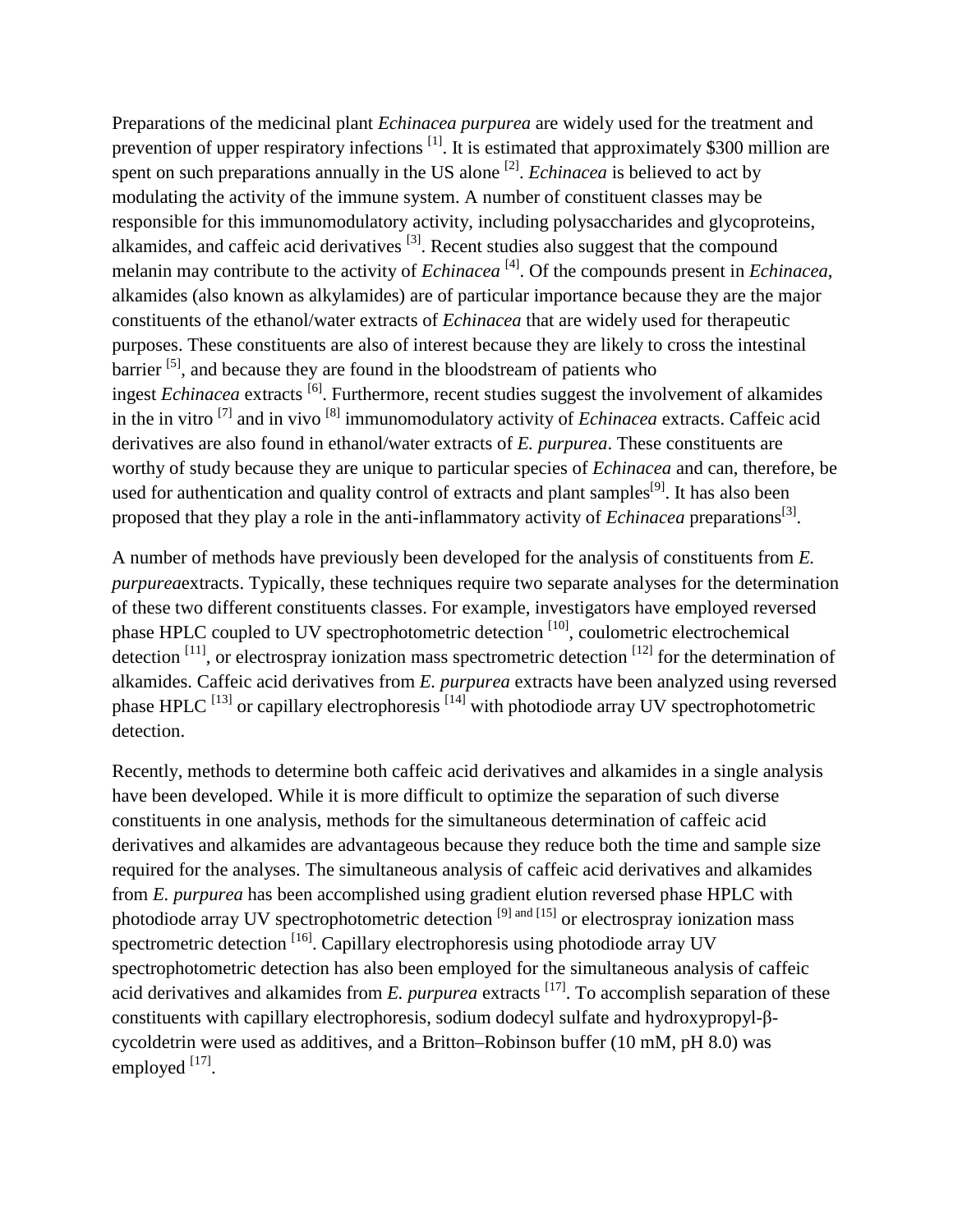Like some of the methods that have formerly been published, the method presented in this paper facilitates the determination of both caffeic acid derivatives and alkamides with a single reversed phase HPLC separation. This method is novel in several ways. First, a two-stage gradient elution is employed so that the caffeic acid derivatives elute during the first stage of the analysis, followed by the alkamides. The sequential elution of these two different constituent classes is advantageous because it allows the parameters of the mass spectrometer to be optimized for these structurally diverse compounds during the time period in which they elute. The previously published HPLC/electrospray ionization mass spectrometry method for simultaneous analysis of caffeic acid derivatives and alkamides required switching between positive and negative cone voltages throughout the analysis <sup>[16]</sup>, which can lead to losses in stability and sensitivity. A second novel aspect of the method presented here is that identifications of constituents made on the basis of retention time and mass-to-charge ratio (*m*/*z*) of the molecular ion are confirmed using MS–MS fragmentation patterns. This is possible because the mass spectrometer used in the work described here employs an ion trap mass analyzer, which provides the capability to generate fragmentation patterns of selected precursor ions by collisionally induced dissociation. Previous studies used a mass spectrometer with a single quadrupole mass analyzer <sup>[12] and [16]</sup>. which does not provide MS–MS spectra. The structures and masses of characteristic caffeic acid derivative and alkamide MS–MS fragments can be used for structural elucidation of constituents from unknown samples, and provide more conclusive structural information than was possible with previously published HPLC/ESI-MS methods [12] and [16].

#### **2. Experimental**

#### 2.1. Preparation and storage of extracts

Ethanol/water extracts of fresh *E. purpurea* roots were obtained from Horizon Herbs (Williams, OR). These extracts were prepared at the Horizon Herbs facility as follows. Fresh dormant roots of authentic *E. purpurea*plants (cultivated on the Horizon Herbs farm) were washed thoroughly and weighed to the nearest 1 g. A 1:2 extract (1 g of plant material: 2 mL solvent) was prepared with a final ethanol content of 50% (accounting for water from the plant material as well as the solvent). The solvent used for the extraction consisted of 75% grain alcohol (190 proof or 95% pharmaceutical grade ethanol) and 25% filtered water. The plant material and solvent were thoroughly blended using a commercial grade blender and allowed to macerate for a period of 14 days. The extract was then expressed from the plant material using a hydraulic press and filtered. Small aliquots of this extract were sent to the analytical laboratory at the University of North Carolina Greensboro for analysis. Two batches of extracts, one prepared in the fall of 2002 and one in the fall of 2003, were analyzed. Prior to analysis, the extracts were stored under ambient light in amber bottles with screw caps at room temperature (approximately 22 °C). These storage conditions were chosen to match as closely as possible those used for storage of extracts that are used for medicinal purposes. At the time of analysis, one extract had been stored for 6 months and the other for 18 months.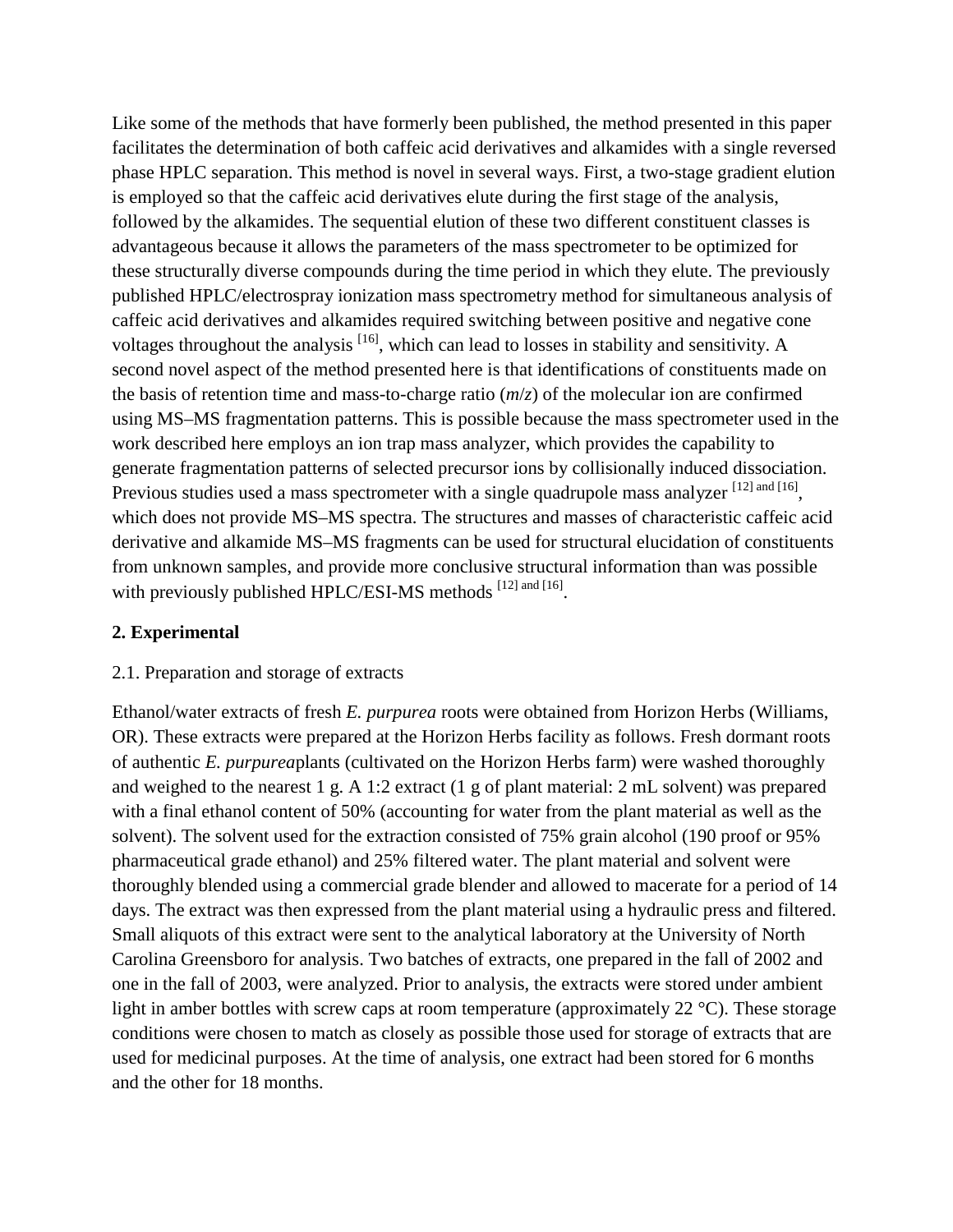## 2.2. Analysis of extracts with HPLC and ESI-MS

An aliquot (1 mL) of each extract was centrifuged to pellet particulate matter and the supernatant was filtered with a 0.2 μm filter prior to analysis. The extract was then diluted 10-fold in a solvent of 50% ethanol (95% HPLC grade ethanol from Fisher Scientific) and 50% nanopure water (filtered with a nanodiamond water purification system from Barnstead, Dubuque, IA, USA). The content of this dilution solvent was chosen to match that of the extract to minimize precipitation.

The analysis was carried out with reversed phase HPLC coupled to electrospray ionization mass spectrometry (ESI-MS). The HPLC system used for the separation was an HP1100 (Agilent, Palo Alto, CA, USA) with a short, narrow bore C18 column (50 mm  $\times$  2.1 mm, 3 µm particle size, 110 Å pore size, Prevail packing, Alltech, Deerfield, IL, USA). A 0.5 μm precolumn filter (MacMod Analytical, Chadds Ford, PA, USA) was attached to the column inlet to remove any particulate caused by precipitation of the samples in the HPLC solvents. All samples were run in triplicate with an injection volume of 5 μL. The flow rate was set to 0.2 mL/min and the gradient used was as follows (where  $A = 1%$  acetic acid in nanopure water and  $B = HPLC$  grade acetonitrile): *t* = 0–4 min, 90% A (10% B); *t* = 4–15 min, 90–60% A (10–40% B); *t* = 15– 30 min, 60–40% A (40–60% B); *t* = 30.1–35 min, 0% A (100% B); *t* = 35.1–43 min, 90% A (10% B).

The outlet of the HPLC column was directly connected to the electrospray ionization source of an ion trap mass spectrometer (LCQ Advantage, Thermofinnigan, San Jose, CA, USA). The mass spectrometer was operated with a scan range of 150–1000 *m*/*z*, a capillary temperature of 275 °C, a sheath gas pressure of 40 arb, and spray, capillary, and tube lens voltages of 4.5 kV, 10 V and 50 V, respectively. It was tuned in the positive ion mode using a solution of caffeine (*m*/*z* 195). The mass spectrometer was operated in the negative ion mode the first 15 min of the analysis, then switched to the positive ion mode for the remainder. The total analysis time was 43 min.

MS–MS analyses were accomplished using the data dependent acquisition capabilities of the Xcalibur data system (Thermo Finnigan, San Jose, CA, USA, version 1.2). With this method of MS–MS, the scan mode alternates between full scan MS and MS–MS of the most intense peak from the full scan mass spectrum. In this way, both MS and MS–MS spectra are obtained for each major component of the extract as it elutes from the column. The instrument was again operated in the negative ion mode for the first 15 min of the analysis and then switched to positive ion mode. The collision energy was set at 35%.

## 2.3. Isolation of an alkamide standard

The standard to be used for quantification of alkamides was isolated from a 100% ethanol *Echinacea* extract using HPLC with fraction collection. An HPLC (Shimadzu, USA, LC10AT vp) with a UV photodiode array detector and a Haisil 100 C18 column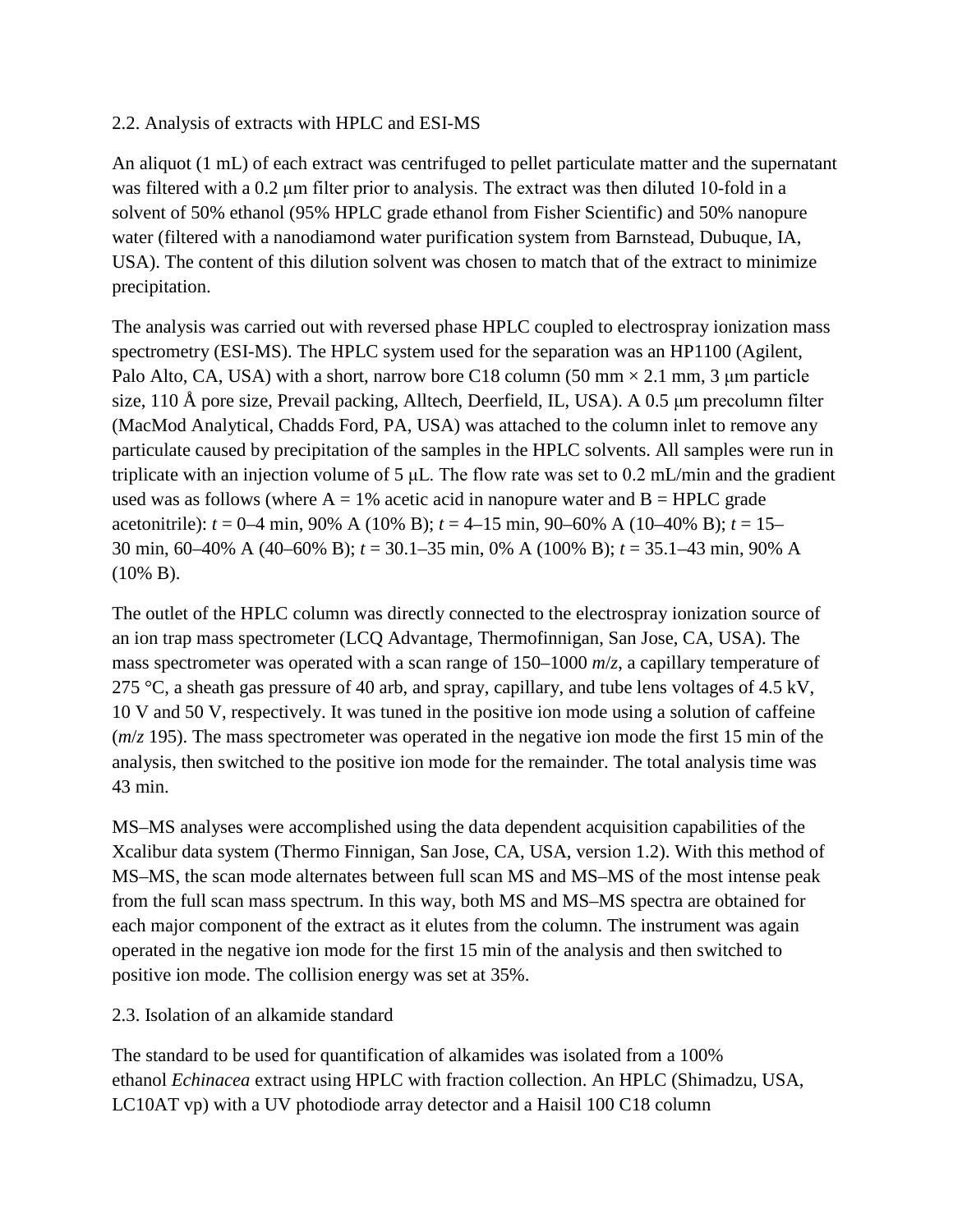(150 mm  $\times$  100 mm, 5 µm particle size, 100 Å pore size, Higgins Analytical, Mountain View, CA, USA) was used. The injection volume for this analysis was 250 μL and the flow rate was 1.5 mL/min. The separation was accomplished isocratically with a solvent composition of 50% A, 50% B (where  $A = 1%$  trifluoroacetic acid in water and  $B = 1%$  trifluoroacetic acid in acetonitrile). The peak that eluted from the column at 16.5 min was collected and analyzed using the same HPLC/ESI-MS method described for analysis of alkamides above. One major peak was observed in the chromatogram resulting from the HPLC/ESI-MS analysis of the standard compound with a molecular ion at a *m*/*z* value of 230.2. This peak was identified on the basis of previous literature <sup>[3] and [12]</sup> as undeca-2Z,4E-diene-8,10-diyonic acid isobutylamide (alkamide 4 in Fig. 1). The collected fractions from several separations were combined in a preweighed centrifuge tube and the solvent was removed under vacuum to determine dry weight. They were then redissolved in ethanol at a concentration of 1 mg/mL (4.3  $\times$  10<sup>-3</sup> M).



**Fig. 1.** Structures of selected caffeic acid derivatives and alkamides present in *Echinacea purpurea* extracts. A more comprehensive list of compounds identified can be found in Table 1.

2.4. Preparation and analysis of standards

Standards for the caffeic acid derivative compounds caftaric acid, chlorogenic acid, and cichoric acid (see structures in Fig. 1), all of which are found in *E. purpurea*, were purchased from Chromadex (Santa Ana, CA, USA). Stock solutions of caftaric acid and chlorogenic acid were prepared at concentrations of  $1 \times 10^{-2}$  M in ethanol. A stock solution of cichoric acid, which has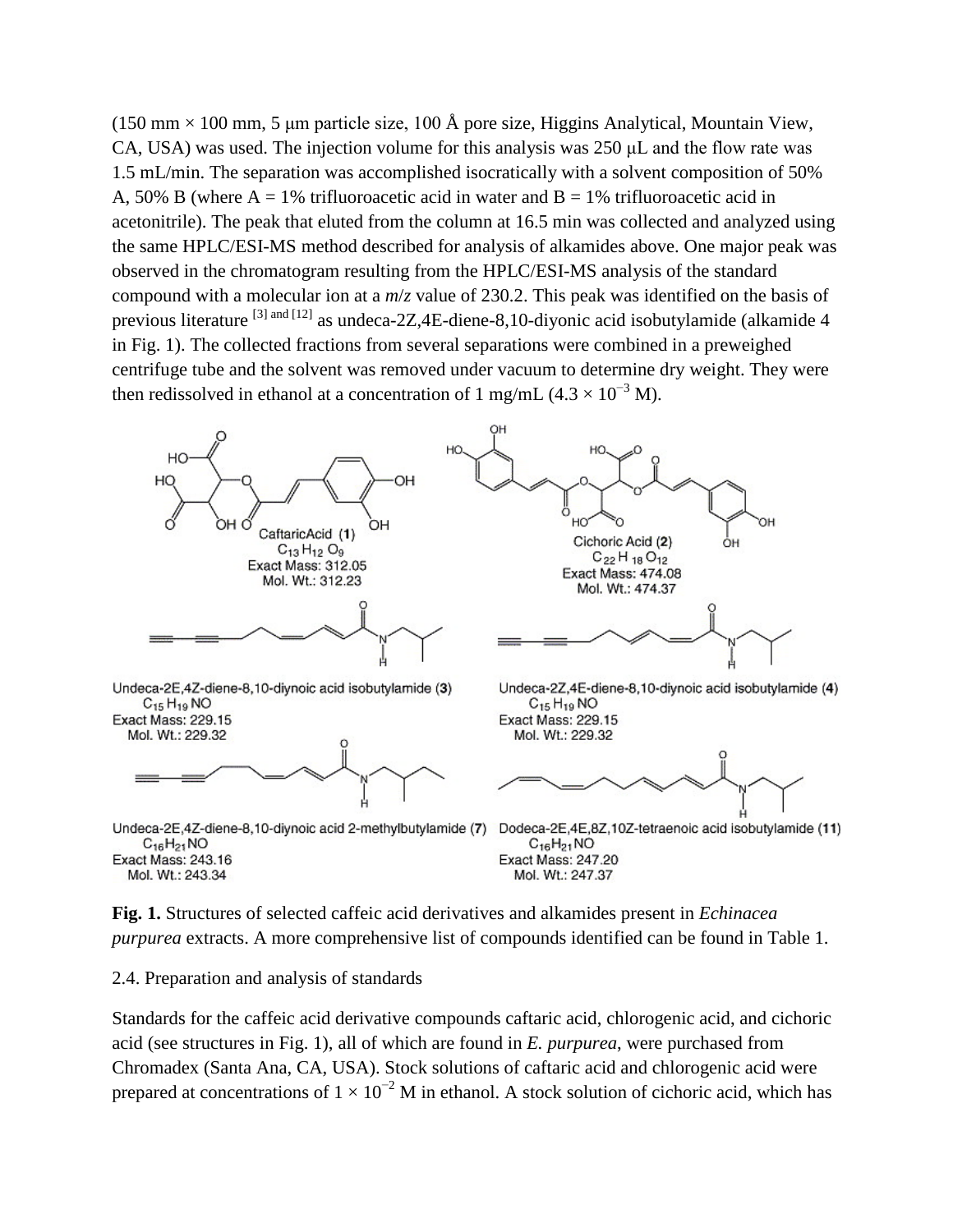poor solubility in neat methanol, was prepared at a concentration of  $5 \times 10^{-3}$  M in 50% ethanol (reagent grade alcohol, Fisher Scientific, USA) and 50% nanopure water. Using these stock solutions and the stock solution of the alkamide undeca-2Z,4E-diene-8,10-diyonic acid isobutylamide (isolated from *E. purpurea* as described in Section 3.3), an equimolar mixture of standards was prepared at a concentration of  $5 \times 10^{-4}$  M. This stock solution was stored in a polypropylene centrifuge tube at −20 °C until time of use, when it was serially diluted to make five standard mixtures at concentrations of  $2 \times 10^{-4}$  M,  $1 \times 10^{-4}$  M,  $5 \times 10^{-5}$  M,  $2 \times 10^{-5}$  M and  $1 \times 10^{-5}$  M.

The five calibration solution mixtures were analyzed using the methods described for analysis of extracts in Section 3.2. The standards were analyzed on the same day as the extracts to minimize errors that might be introduced due to day-to-day variability in instrumental response. Using the data obtained from these analyses, calibration curves were prepared for caftaric acid (compound **1**, Fig. 1), cichoric acid (compound **2**, Fig. 1), and undeca-2Z,4E-diene-8,10-diynoic acid isobutylamide (compound **4**, Fig. 1). These curves were plotted as peak area of the selected ion chromatogram for the ion of interest versus concentration.

A stock solution of standard dodeca-2E,4E,8Z,10Z-tetraenoic acid isobutylamide (Chromadex, Santa Ana, CA, USA) was also prepared at a concentration of  $2.0 \times 10^{-4}$  M in ethanol. This solution was stored at  $+4 \text{ }^{\circ}C$  in a polypropylene centrifuge tube, then diluted to a concentration of  $1.0 \times 10^{-5}$  M prior to analysis. Although this compound was not included in the mixture used for quantification, it was used for identification of one of the alkamides in the extract as discussed later.

#### **3. Results and discussion**

## 3.1. Identification of constituents of *E. purpurea* extracts

Two different caffeic acid derivatives and 11 different alkamides were identified in the *E. purpurea* extracts. It is relevant to note all of these compounds were identified in both extracts, even though at the time of analysis, one extract was an entire year older than the other. Structures of the caffeic acid derivatives identified and of several representative alkamides are shown in Fig. 1. A more comprehensive identification is provided in Table 1, along with the masses of ions observed with ESI-MS and MS–MS. Standards were available for caftaric acid (compound **1**), cichoric acid (compound **2**) and dodeca-2E,4E,8Z,10E-tetraenoic acid isobutylamide (compound **11**), therefore, the identities of the peaks representing these compounds in Fig. 2 were confirmed by matching the MS–MS fragmentation patterns and retention times of the compounds in the extract with those of the standards. Both the masses and the relative intensities for fragments of these standards were identical to those obtained for the compounds from the extracts (see Table 1). For the 10 alkamides for which standards were not available, the identities of the compounds were assigned by comparison of retention time order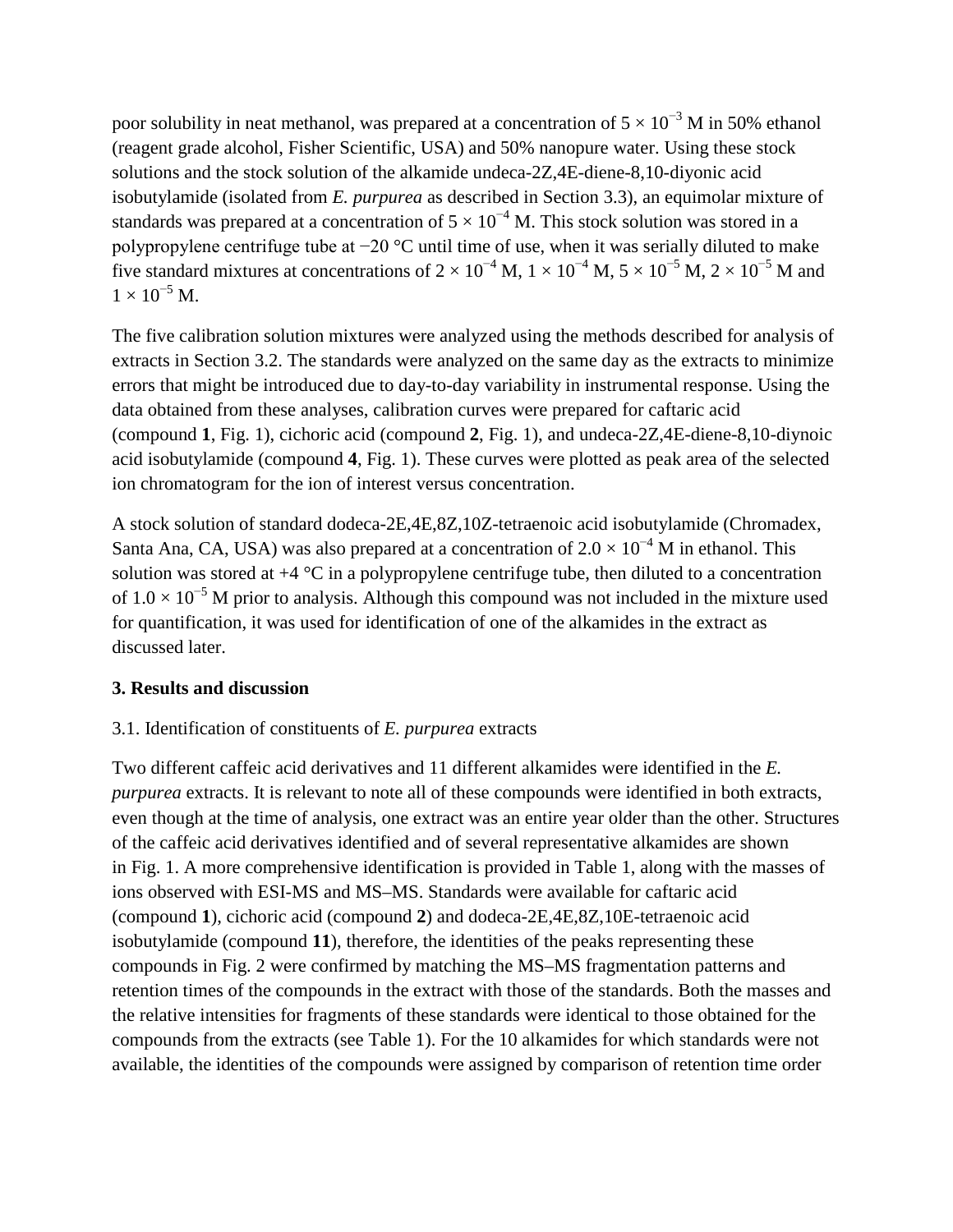and molecular weight of constituents in the *E. purpurea* extracts with previously published literature [12], [16], [18] and [19], and by interpretation of MS–MS spectra, as discussed later on.

| Number                  | Compound                                              | Precursor ion<br>(m/z) | Product ions $(m/z)$                              |
|-------------------------|-------------------------------------------------------|------------------------|---------------------------------------------------|
| $\mathbf{1}$            | Caftaric acid                                         | 311.1<br>$(M - H-)$    | 149, 179, 135                                     |
| $\overline{2}$          | Cichoric acid                                         | 473.1<br>$(M - H^{-})$ | 311, 293, 149, 179, 341                           |
| $\overline{\mathbf{3}}$ | Undeca-2E,4Z-diene-8,10-diynoic acid<br>isobutylamide | 230.1<br>$(M + H^{+})$ | 131, 129, 174 <sup>a</sup> , 91, 157 <sup>b</sup> |
| $\overline{\mathbf{4}}$ | Undeca-2Z,4E-diene-8,10-diynoic acid                  | 230.1                  | 131, 174 <sup>a</sup> , 129, 146,                 |
|                         | isobutylamide                                         | $(M + H^{+})$          | $157^{\rm b}$                                     |
| 5                       | Dodeca-2Z,4E-diene-8,10-diynoic acid                  | 244.1                  | 145, 188 <sup>a</sup> , 117, 143,                 |
|                         | isobutylamide                                         | $(M + H^{+})$          | $171^{\rm b}$                                     |
| 6                       | Dodeca-2E,4Z,10E-triene-8-ynoic acid                  | 246.1                  | $147, 145, 173^b, 131,$                           |
|                         | isobutylamide                                         | $(M + H^{+})$          | 119, 105, 190 $^{\circ}$                          |
| $\overline{7}$          | Undeca-2E,4Z-diene-8,10-diynoic acid 2-               | 244.1                  | 131, 174 <sup>c</sup> 145, 129, 117,              |
|                         | methylbutylamide                                      | $(M + H^{+})$          | $157^{\rm d}$                                     |
| 8                       | Dodeca-2Z,4E-diene-8,10-diynoic acid                  | 244.1                  | $145, 11\overline{7, 171^b, 143,}$                |
|                         | isobutylamide                                         | $(M + H^+)$            | 188 <sup>a</sup>                                  |
| 9                       | Dodeca-2,4-diene-8,10-diynoic acid 2-                 | 258.1                  | 145, 117, 188 <sup>c</sup> 147,                   |
|                         | methylbutylamide                                      | $(M + H^{+})$          | $171^d$                                           |
| 10                      | Dodeca-2E,4Z-diene-8,10-diynoic acid 2-               | 258.1                  | 145, 117, $17\overline{1^d, 143}$ ,               |
|                         | methylbutylamide                                      | $(M + H^{+})$          | 188°, 128, 202                                    |
| 11                      | Dodeca-2E,4E,8Z,10E/Z-tetraenoic acid                 | 248.2                  | 149, 142, 147, 175 <sup>b</sup> ,                 |
|                         | isobutylamide                                         | $(M + H^{+})$          | $107, 192^{\text{a}}$                             |
| 12                      | N.I.                                                  | 248.2<br>$(M + H^{+})$ | 166, 149, 167, 107, 175,<br>93, 121               |
| 13                      | N.I.                                                  | 262.2                  | 149, 156, 147, 175, 133                           |

**Table 1.** Assignment of identities of constituents of *E*. *purpurea* extracts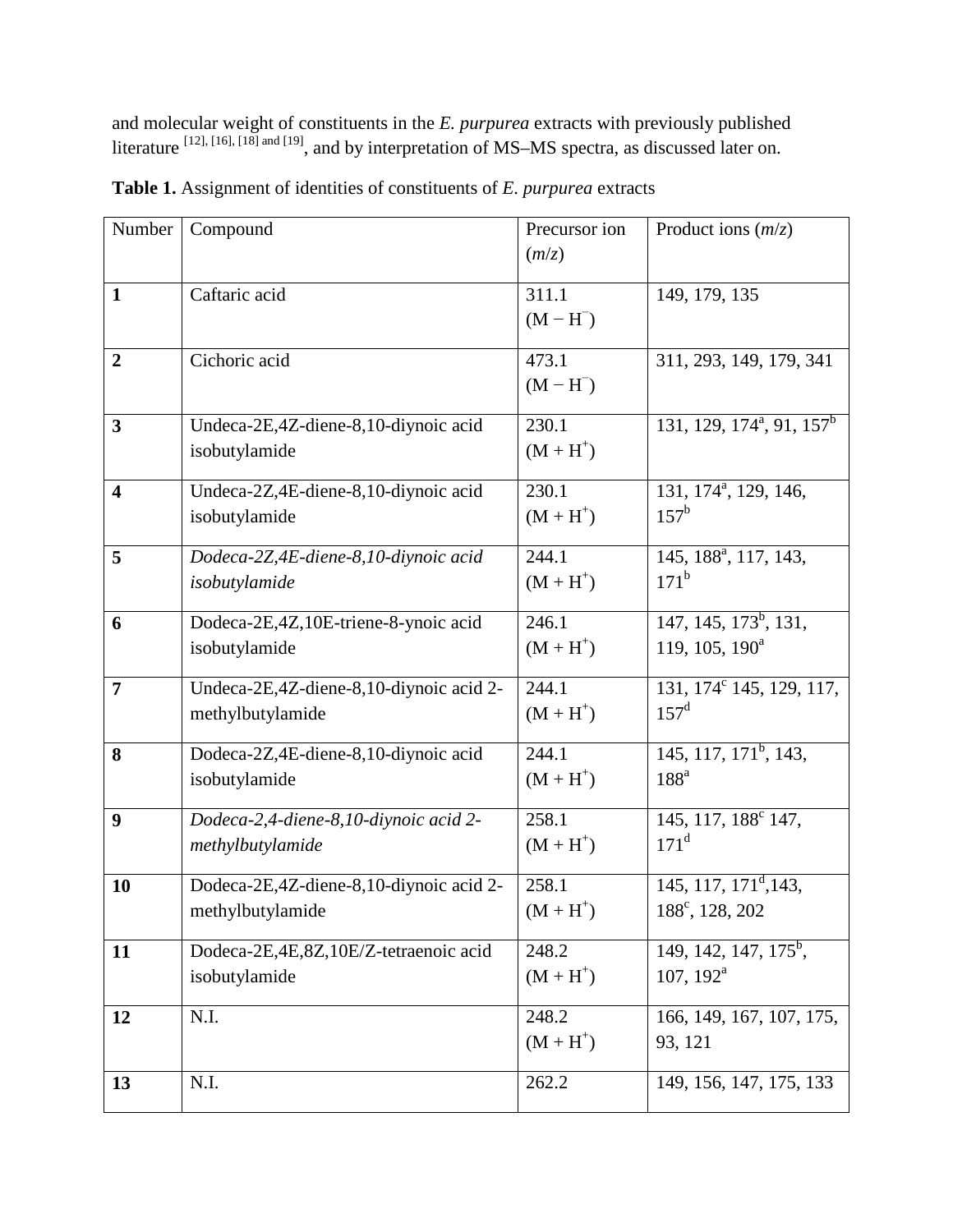|    |                                                | $(M + H^+)$            |                                                         |
|----|------------------------------------------------|------------------------|---------------------------------------------------------|
| 14 | Dodeca-2E,4E,8Z-trienoic acid<br>isobutylamide | 250.2<br>$(M + H^{+})$ | $167, 177^{\circ}, 95, 149, 109,$<br>177, $194^{\circ}$ |
| 15 | Dodeca-2E,4E-dienoic acid isobutylamide        | 252.1<br>$(M + H^{+})$ | $179^{\circ}$ , 196 <sup>a</sup> , 161, 95, 119         |

Fragments are shown in order of relative intensity in MS–MS spectra. Compounds in italics have been assigned different structures than in previous literature on the basis of MS–MS spectra. E/Z stereochemistry is indicated here in accordance with existing literature [12], [16], [18] and [19], but it should be acknowledged that without conformational NMR spectra, it is not possible to conclusively distinguish between E and Z isomers.  $^{\circ}$  Fragment formed by dissociation of the C–N bond of an *isobutylamide* to lose the alkyl group directly attached to the amine (MH<sup>+</sup> − 56). <sup>b</sup> Fragment formed by dissociation of the C–N bond of an *isobutylamide* to lose the entire amine functional group (MH<sup>+</sup>  $-$  73). <sup>c</sup> Fragment formed by dissociation of the C–N bond of a 2*methylbutlyamide* to lose the alkyl group directly attached to the amine (MH<sup>+</sup> − 70). <sup>d</sup> Fragment formed by dissociation of the C–N bond of a *2-methylbutylamide* to lose the entire amine functional group (MH<sup>+</sup>  $-$  87).



**Fig. 2.** (a) A typical base peak chromatogram obtained using the method presented in this paper. The mass of the base peak in the mass spectrum is labeled above the major peaks in the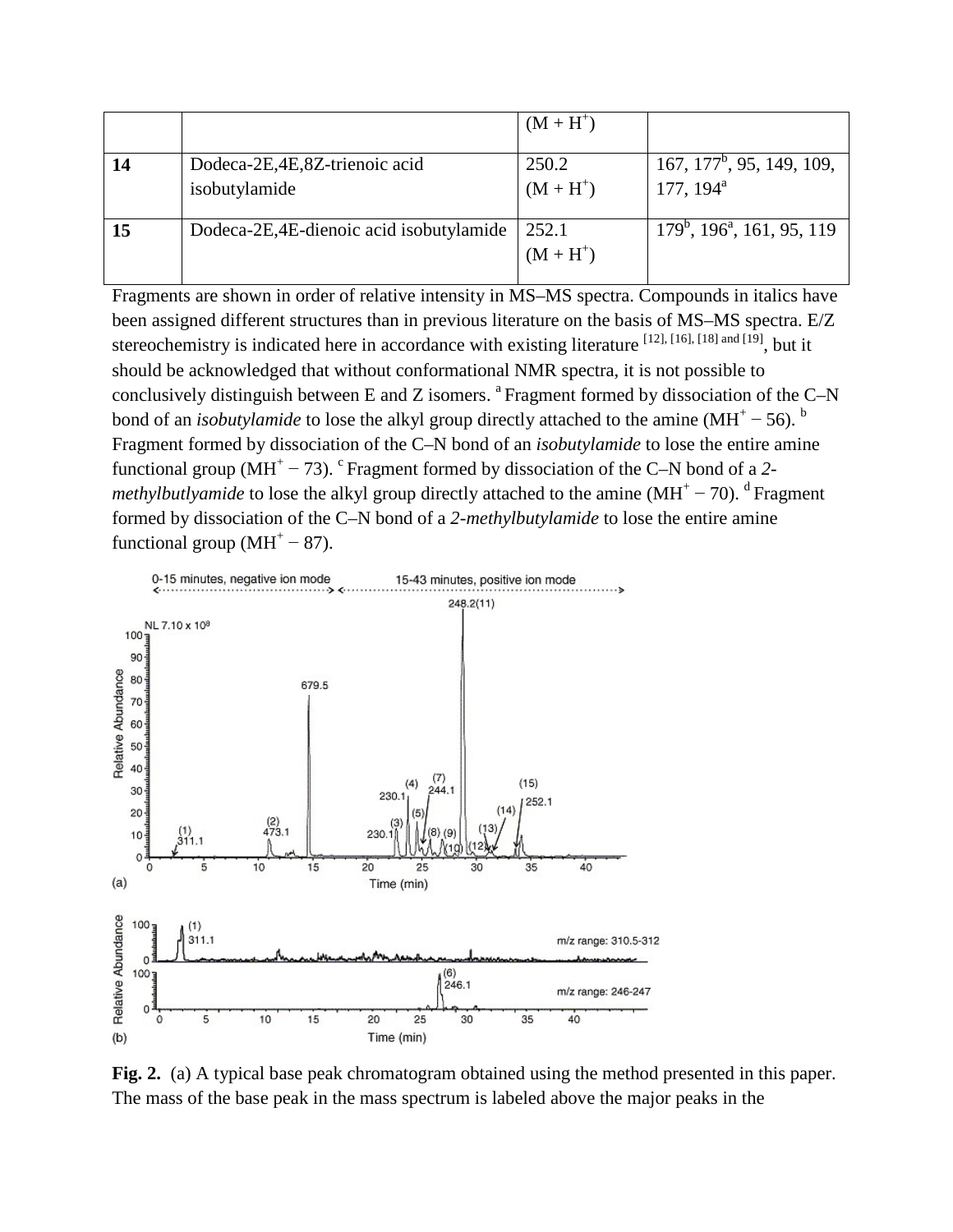chromatogram. The peak numbers correspond to the compounds in Table 1. The signal during the first 15 min represents the intensity of *negative* ions striking the detector in the mass spectrometer, while the signal between 15 and 43 min represents the intensity of *positive* ions striking the detector. (b) Selected ion chromatograms for some of the minor constituents of the *Echinacea purpurea* extracts. These ions are shown with selected ion chromatograms because their signals are either too weak to be distinguished in the total ion chromatogram (compound **1**) or because they co-elute with other constituents in the *Echinacea purpurea* extract (compound **6**).

Fig. 2 shows a typical base peak chromatogram obtained from an *E. purpurea* extract analyzed using the method presented here. Peaks 1 and 2 represent caffeic acid derivatives, which elute first in the reversed phase HPLC separation because they are more polar than the alkamides. The remaining peaks represent various alkamides. The mass spectrometer is set in negative ion mode for the first stage of the analysis (0–15 min), during which time the caffeic acid derivatives elute from the column. These compounds are detected in the negative ion mode as the deprotonated molecular ion due to their acidic functionality (see Fig. 1). For the second stage of the analysis (15–43 min), the mass spectrometer is operated in the positive ion mode to facilitate detection of the alkamides. These compounds are slightly basic, and are detected in the positive ion mode as protonated molecular ions.

## 3.2. Mass spectra for the identification of caffeic acid derivatives

Three caffeic acid derivatives are commonly found in *E. purpurea*, caftaric acid, chlorogenic acid, and cichoric acid [3]. Of these, caftaric acid and cichoric acid were identified in the *E. purpurea* extracts studied here. The detection limit for standard chlorogenic acid with this method was approximately  $1 \times 10^{-4}$  M (35 μg/mL). Thus, it can be concluded that chlorogenic acid was not present in the extracts at a concentration above approximately 35 μg/mL.

The electrospray ionization mass spectrum of a typical caffeic acid derivative consists of two peaks, one for the deprotonated molecular ion and another for a proton bound dimer of this compound. For example, Fig. 3a is a mass spectrum corresponding to chromatographic peak (1) in Fig. 2. There are two major ions present in this mass spectrum, one at *m*/*z* 311.2, which corresponds to deprotonated caftaric acid (see proposed structure, Fig. 3a) and another at *m*/*z* 623.1, which corresponds to a proton bound dimer of caftaric acid (a cluster consisting of one neutral caftaric acid molecule bound to one deprotonated caftaric acid molecule).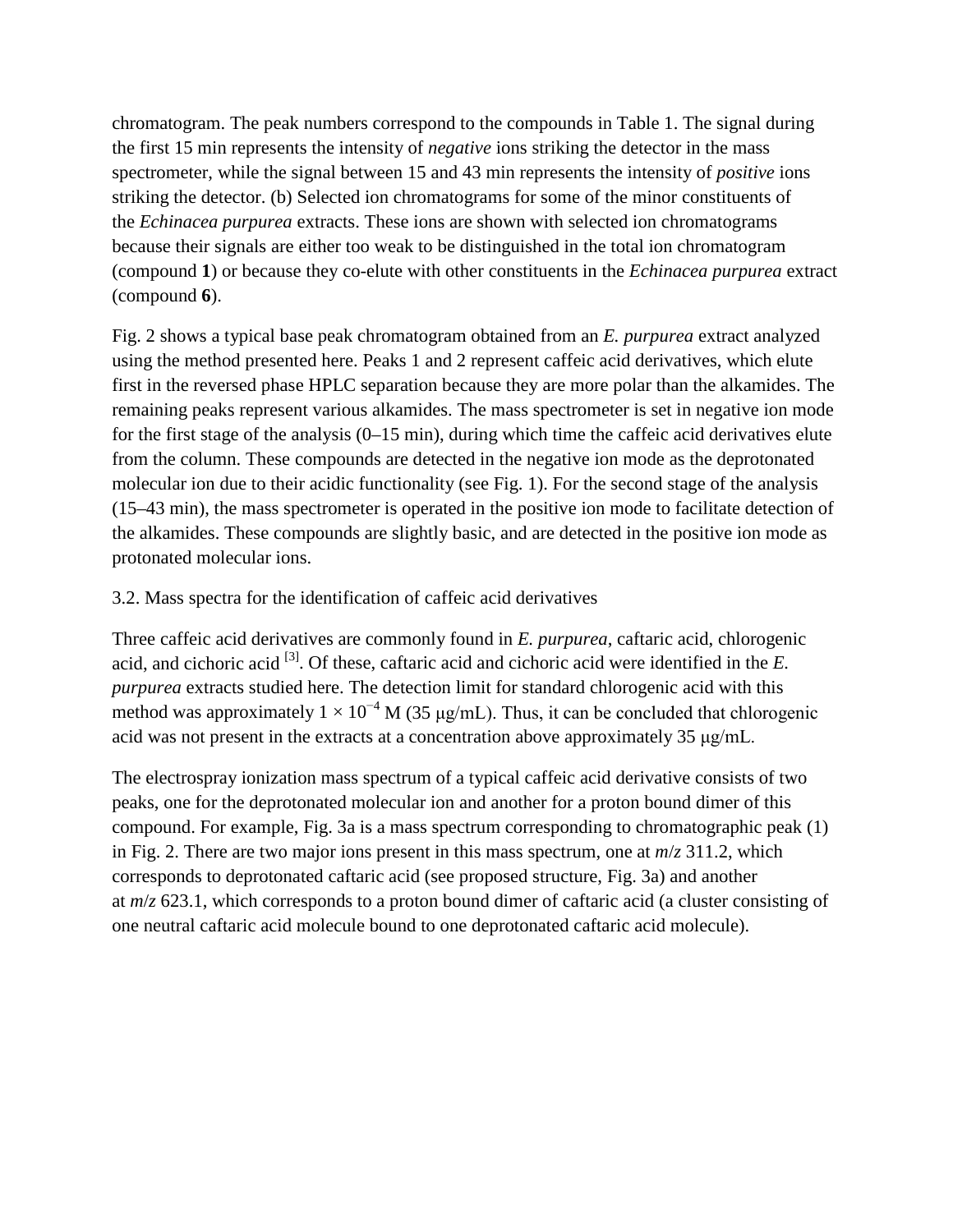

**Fig. 3.** (a) A mass spectrum of a standard solution of caftaric acid (Chromadex, Santa Ana, CA). This spectrum was obtained using the HPLC method as described in Section 2, using a 5 μL injection of a solution of  $1.0 \times 10^{-5}$  M caftaric acid in ethanol. The mass spectrum consists of two peaks, the first representing deprotonated caftaric acid (M − H<sup>−</sup> at *m*/*z* 311.1), and the second a proton bound dimer of two caftaric acid molecules (2M − H<sup>−</sup> at *m*/*z* 623.1). (b) The MS–MS spectrum obtained by fragmentation of the ion in spectrum (a) with *m*/*z* of 311.1. This spectrum consists of two major peaks, the tentative structures of which are assigned in the figure. Structural interpretation was accomplished using Mass Frontier Software (Thermo Finnigan, San Jose, CA). The structures of the fragments correspond to the expected results of fragmentation of the weakest bonds in the molecule with collisionally induced dissociation (CID).

The MS–MS fragmentation spectrum obtained from the M − H<sup>−</sup> ion of caftaric at *m*/*z* 311.2 is shown in Fig. 3b. The fragments in Fig. 3b are produced by collisionally induced dissociation within the ion trap mass analyzer of the mass spectrometer. Proposed structures of the caftaric acid fragments are shown in Fig. 3b. These structures were assigned with the help of the Mass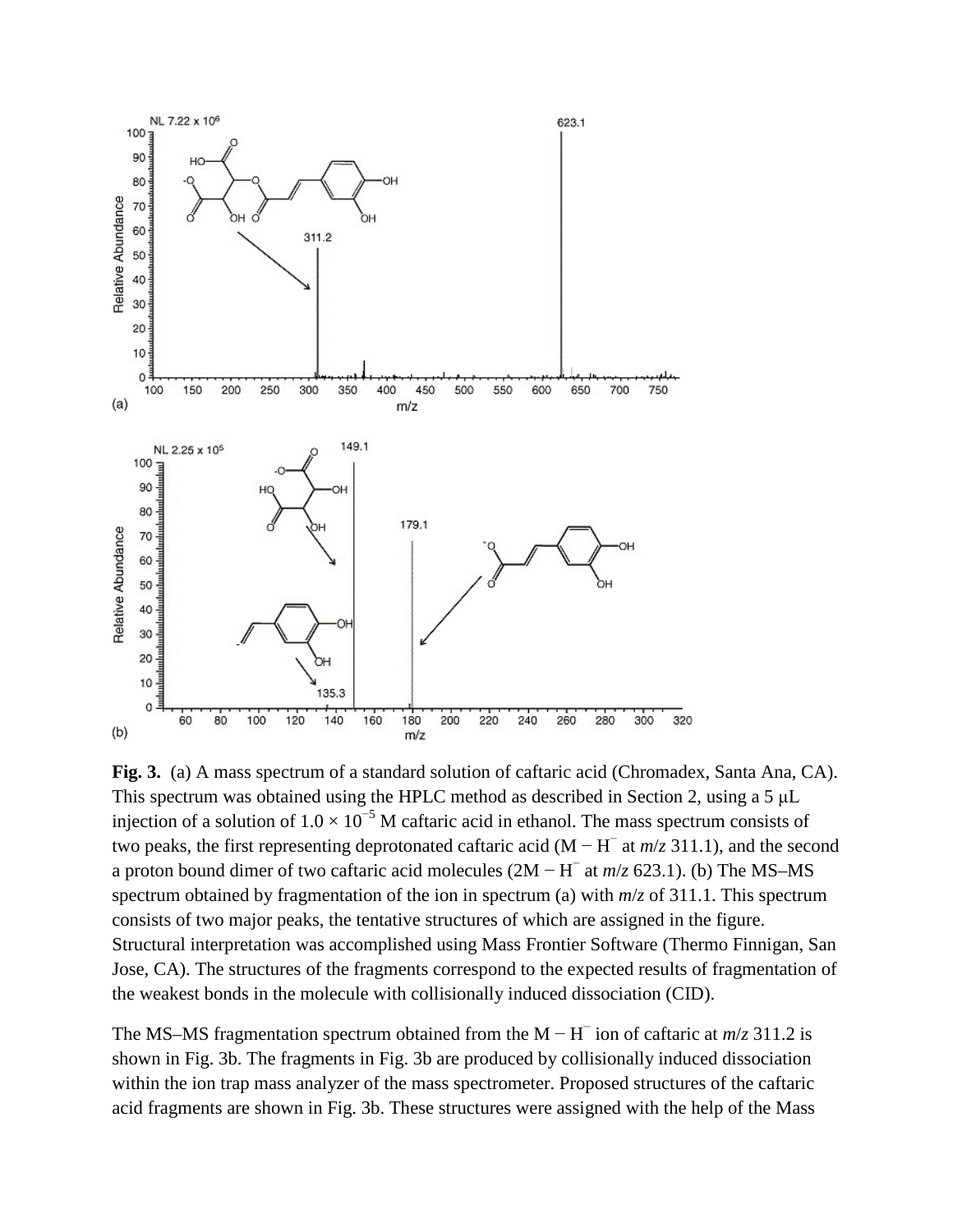Frontier Software (Thermo Finnigan, San Jose, CA). The MS–MS spectra for caftaric acid and cichoric acid from the *E. purpurea* extract (peaks 1 and 2, Fig. 2) matched the MS–MS spectra obtained from standards of these compounds in terms of both relative intensities and *m*/*z* values of fragment ions. See Table 1 for a complete list of the major fragments produced by collisionally induced dissociation of caftaric acid and cichoric acid.

#### 3.3. Mass spectra for the identification of alkamides

Alkamides also produce characteristic mass spectra, as shown in Fig. 4a, which displays the mass spectrum corresponding to peak 11 in Fig. 2. The major ions observed in this mass spectrum correspond to protonated dodeca-2E,4E,8Z,10E/Z-tetraenoic acid isobutylamide (the structure of the Z isomer is shown) and its proton bound dimer (a cluster of two neutral dodeca-2E,4E,8Z,10E/Z-tetraenoic acid isobutylamide molecules sharing a single proton). It has previously been reported that it is difficult to separate the E and Z isomers of dodeca-2E,4E,8Z,10E/Z-tetranoic acid isobutlyamide  $[12]$ ; thus, it is possible that peak 11 in Fig. 2 represents a mixture of these isomers, and it is not possible to say which isomer is represented in the mass spectrum in Fig. 4a. Standard dodeca-2E,4E,8Z,10Z-tetraenoic acid isobutylamide (Chromadex, Santa Ana, CA, USA) was analyzed, and its mass spectrum, MS–MS spectrum, and retention time matched that of peak 11 in Fig. 2.

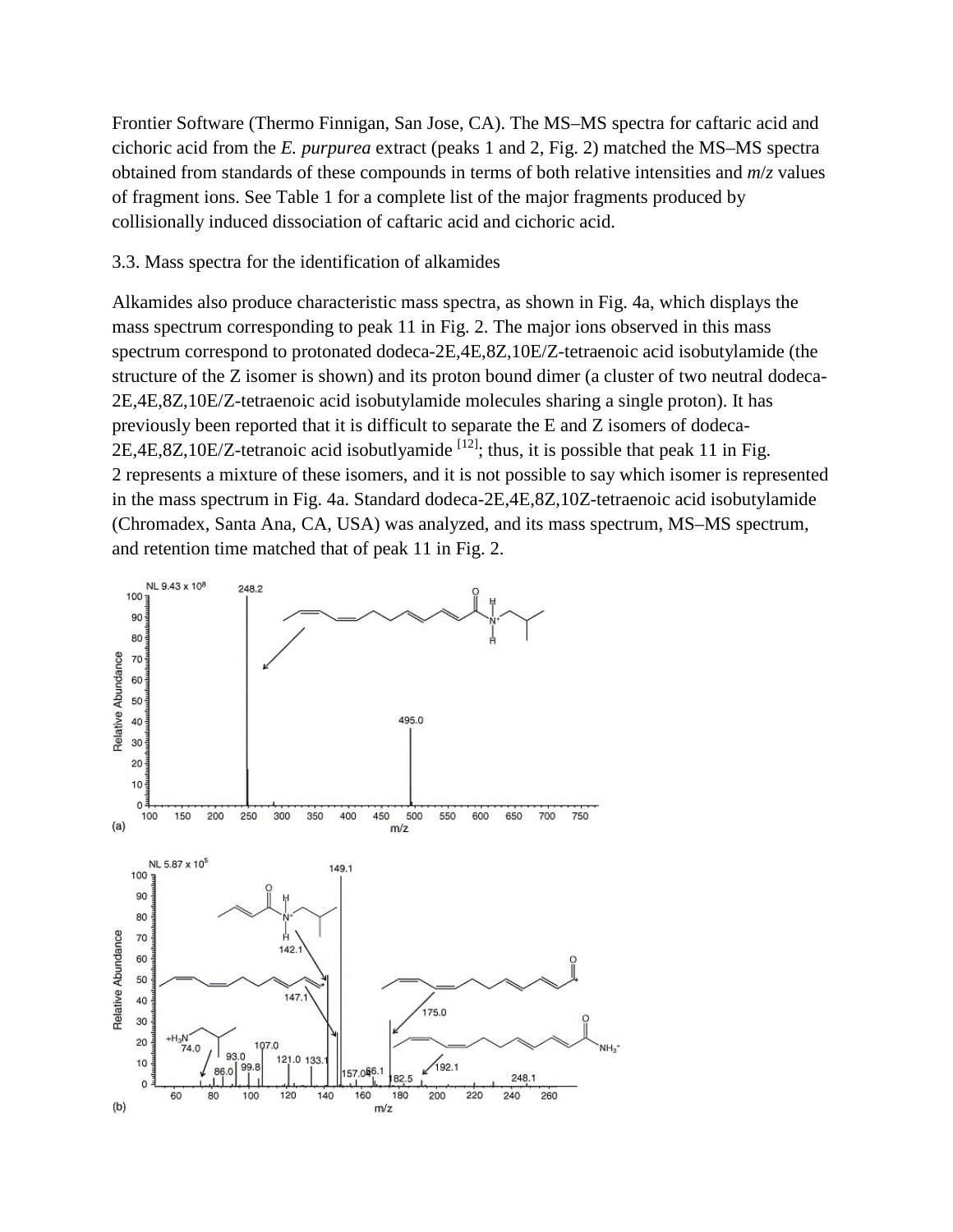**Fig. 4.** (a) The mass spectrum of peak 11 in Fig. 2 analyzed with the HPLC/ESI-MS method described in Section 2. The peaks in the spectrum correspond to the protonated form of the compound  $(M + H^+)$  at  $m/z$  248.1 and a proton bound dimer  $(2M + H^+)$  at  $m/z$ 495.9. The  $m/z$  values of the protonated molecular ion and the dimer match exactly with those obtained from analysis of a standard of dodeca-2E,4E,8Z,10Z-tetraenoic acid isobutylamide (Chromadex). (b) An MS–MS spectrum obtained from the precursor ion with *m*/*z* 248.2 from an *Echinacea purpurea* extract, the mass spectrum of which is shown in part (a). Both the *m*/*z* values and relative intensities of these fragments match exactly with those obtained by fragmenting the protonated molecular ion of standard dodeca-2E,4E,8Z,10Z-tetraenoic acid isobutylamide at *m*/*z* 248.2. The tentative structures of the fragments were generated using Mass Frontier Software based on the proposed structure of the parent compound. Major fragments are observed due to dissociation of the C–N bonds corresponding to loss of the isobutyl group attached to the nitrogen and loss of the entire amine functionality (see structures in the figure).

The MS–MS fragmentation spectrum produced upon collisionally induced dissociation of the ion with  $m/z^2$  as shown in Fig. 4b. Major sites of fragmentation are the CN bonds of the amide functional group. Fragments corresponding to loss of the alkyl group attached to the nitrogen  $(m/z)$  192 in Fig. 4b) and loss of the entire amine portion of the molecule  $(m/z)$  175 in Fig. 4b) are observed. The structures of these fragments are shown in the figure.

The fragments that result from dissociation of the CN bonds can be expected for any alkamide, and can be used in conjunction with retention order and *m*/*z* of the protonated molecular ion to obtain structural information. There are two types of alkamides that have been identified in *Echinacea,* isobutylamides, in which an isobutyl group is attached to the amide nitrogen (for example, compounds **3**, **4** and **11** in Fig. 1), and 2-methylbutylamides, in which a 2-methylbutyl group is present in place of the isobutyl group (for example, compound **7** in Fig. 1). In many cases, both the isobutyl and 2-methylbutyl amide isomers of a given alkamide are present in the extract. By definition, these isomers have the same mass and cannot be distinguished on the basis of molecular weight of the protonated molecular ion. Therefore, MS–MS spectra are invaluable for distinguishing between them.

MS–MS spectra can be used to distinguish isobutylamides and 2-methylbutlyamides. For any isobutylamide, fragments should be observed in the MS–MS spectrum corresponding to a loss of 56 (for the isobutyl group) and a loss of 73 (for the isobutyl amine). Examples of MS–MS spectra that include the characteristic −56 and −73 fragments are displayed in Figs. 4b and 5a, which represent fragmentation of dodeca-2E,4E,8Z,10E/Z-tetraenoic acid isobutylamide and dodeca-2,4-diene-8,10-diynoic acid isobutylamide, respectively. For 2-methylbutylamides, fragments corresponding to a loss of 70 (for the 2-methylbutyl group) and a loss of 87 (for the 2 methylbutyl amine) will be observed. An example 2-methylbutylamide MS–MS spectrum that displays these fragments is shown in Fig. 5b.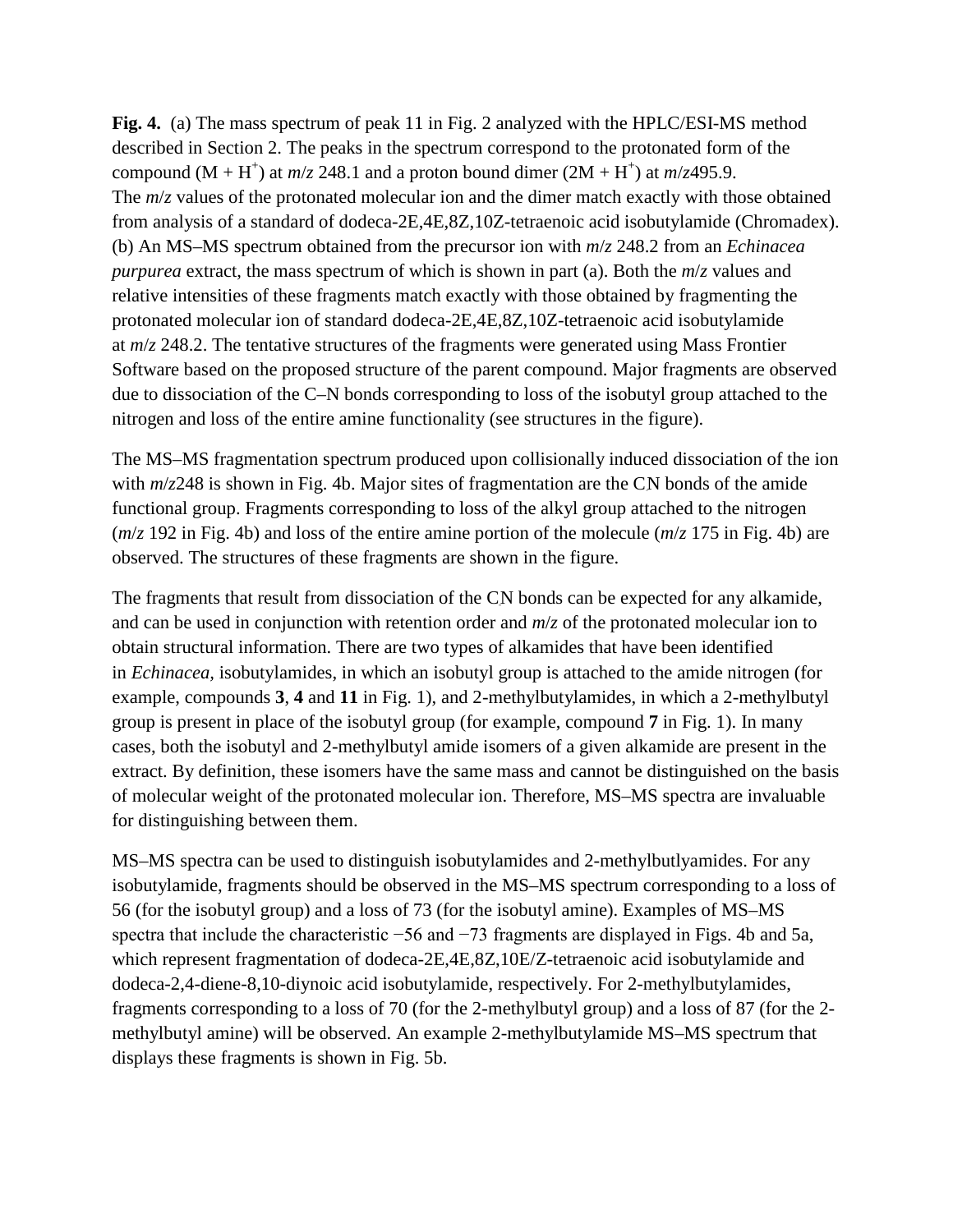

**Fig. 5.** (a) MS–MS spectrum obtained from the MH<sup>+</sup> ion at  $m/z$  244 (peak 5 in Fig. 2). This spectrum represents fragmentation of dodeca 2Z,4E-diene-8,10-diynoic acid isobutylamide. Fragments that aid particularly in its identification are the MH<sup>+</sup> − 56 ion at  $m/z$  188 and the MH+ − 73 ion at *m*/*z* 171. With the MS–MS spectrum, this compound can easily be distinguished from the 2-methylbutylamide from *Echinacea purpurea* with the same parent mass (Fig. 5b). (b) MS–MS spectrum obtained from the  $M + H^{+}$ ion at  $m/z$  244 (peak 7 in Fig. 2). This compound can be identified as undeca-2E,4Z-diene-8,10-diynoic acid 2-methylbutylamide. The ions that are particularly helpful in this identification are the MH<sup>+</sup> − 70 ion at  $m/z$  174 and the MH<sup>+</sup> − 87 ion at *m*/*z* 157.

It is important to note that the fragments produced by dissociation of the CN bonds are not the only fragments observed in MS–MS spectra of alkamides from *Echinacea*. Quite on the contrary, these compounds produce complex MS–MS spectra ( Fig. 4 and Fig. 5) with many peaks that likely arise due to fragmentation of the main carbon chain. The main carbon chains of alkamides have many sites of unsaturation ( Fig. 1) and, consequently, would be expected to produce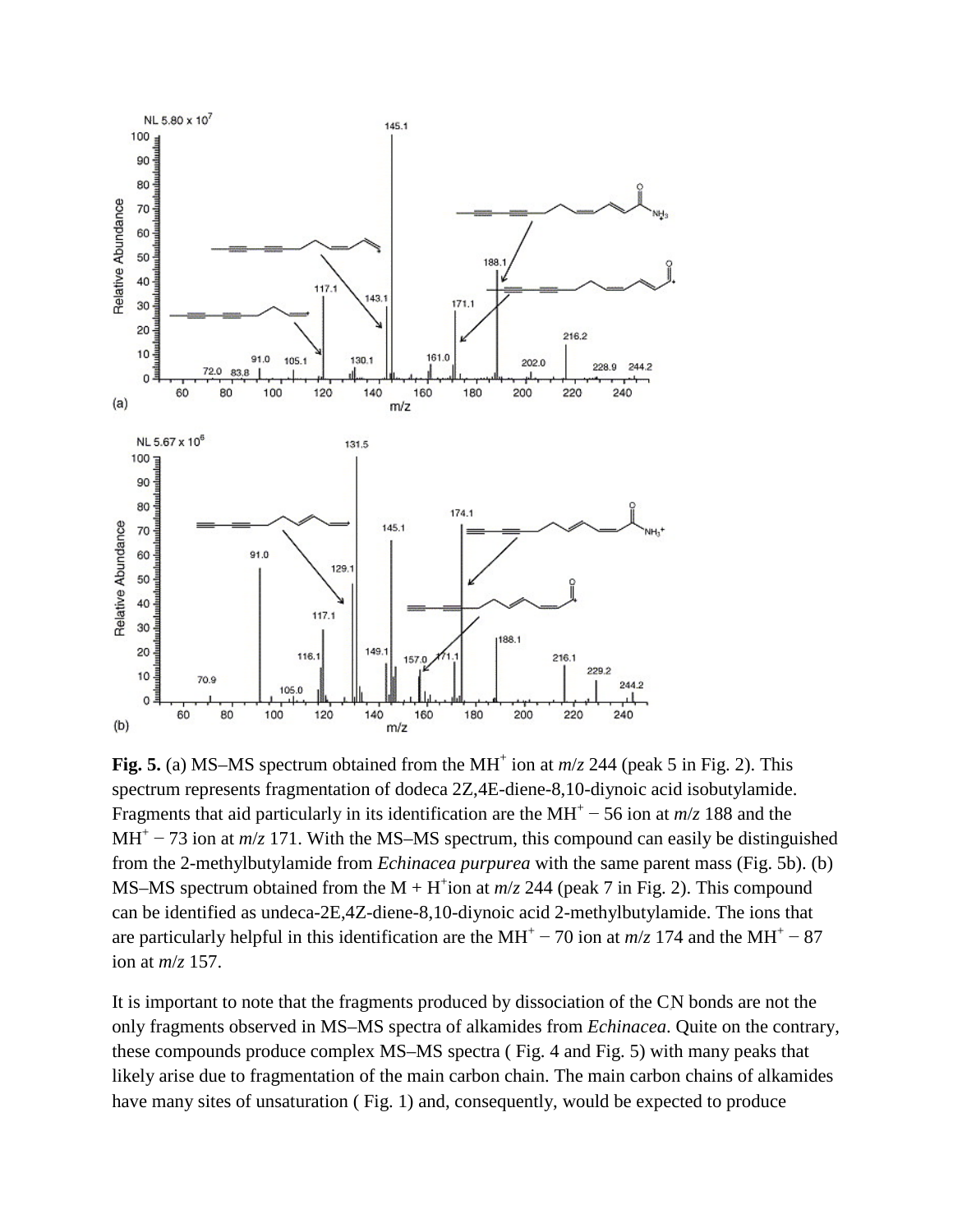multiple stable cations upon collisionally induced dissociation. The structures of some of these cations are shown in Fig. 4 and Fig. 5.

The MS–MS spectra generated with the method described herein can be used to correctly identify compounds that have been misidentified in other studies. For example, peak 5 in Fig. 2, which corresponds to an ion with  $m/z$  244, has been assigned to undeca-2E,4Z-diene-8,10diynoic acid 2-methylbutylamide in published work  $^{[12]}$  and  $^{[16]}$ . However, its MS–MS fragments ( Fig. 5a) suggest that the true identity of this compound is dodeca-2Z,4E-diene-8,10-diynoic acid isobutylamide, the most recent isobutylamide to be discovered in  $E$ . *purpurea* extracts<sup>[19]</sup>. Fragments of this compound are observed at *m*/*z* 171, representing loss of an isobutyl group, and 188, representing the loss of the isobutylamine. The fragments that would be expected if this compound were a 2-methylbutylamide are absent from its MS–MS spectrum. The MS–MS spectrum for peak 7 in Fig. 2 ( Fig. 5b) does demonstrate the expected fragments for undeca-2E,4Z-diene-8,10-diynoic acid 2-methylbutylamide. Peaks at *m*/*z* 174 (for loss of the 2 methylbutyl group) and 157 (for loss of the entire amine) are observed. Thus, on the basis of MS–MS spectra, peak 7 is assigned to undeca-2E,4Z-diene-8,10-diynoic acid 2 methylbutylamide and peak 5 is assigned to dodeca-2Z,4E-diene-8,10-diynoic acid isobutylamide ( Table 1).

Another example of the usefulness of MS–MS spectra for the purposes of identity confirmation is provided for the case of compound  $9$  (Table 1). In a recent publication <sup>[16]</sup>, this compound was identified as trideca-2E,7Z-diene-10,12-diynoic acid isobutylamide. The fragments observed in the MS–MS spectra (Table 1), however, clearly show that this compound is a 2 methylbutylamide and not an isobutylamide. Fragments are observed at *m*/*z* 188 (−70, loss of a 2-methybutly group) and *m*/*z* 171 (−87, loss of 2-methylbutylamine). For this reason, the compound has been tentatively identified here as an isomer of compound **10**, dodeca-2,4-diene-8,10-diynoic acid 2-methylbutylamide.

# 3.4. Quantification of constituents of *E. purpurea* extracts

Calibration curves were prepared for caftaric acid, cichoric acid (from Chromadex) and undeca-2Z,4E- (isolated from an *E. purpurea* extract). These calibration curves were plotted as area of the selected ion chromatogram for the protonated molecular ion of the compound of interest versus concentration. The linear regression equations and statistical data for the three calibration curves are reported in Table 2. The calibration curves were linear over a range of approximately  $2 \times 10^{-5}$  to  $5 \times 10^{-4}$  M. Above this concentration, loss of linearity was observed.

**Table 2.** Calibration curve data for standard caffeic acid derivative and alkamides

| Compound | Slope $(\pm$ standard | $\perp$ Intercept ( $\pm$ standard | Standard | Concentration |
|----------|-----------------------|------------------------------------|----------|---------------|
|          | deviation)            | deviation)                         | error    | range $(M)$   |
|          |                       |                                    |          |               |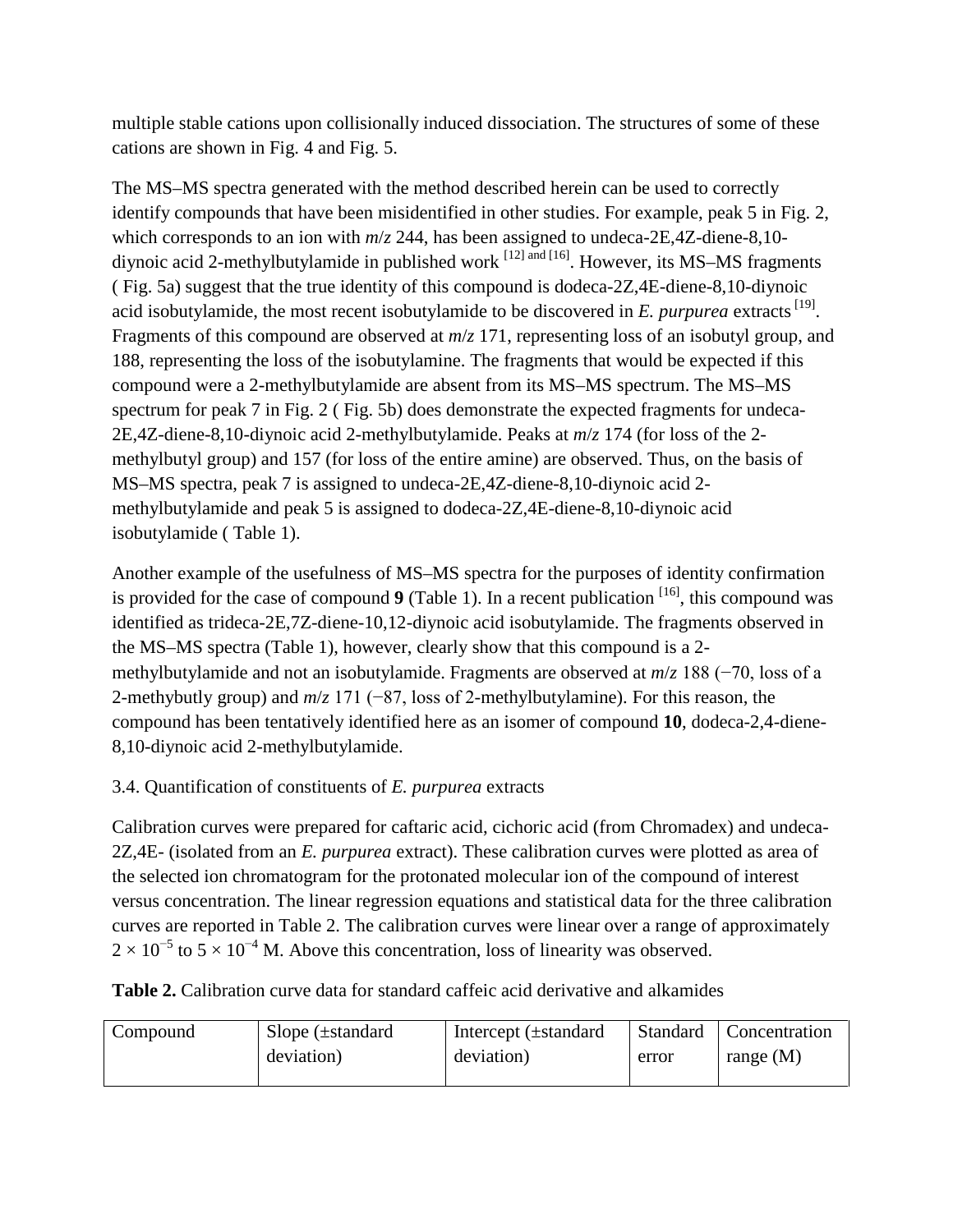| Caftaric acid $(1)$ | $1.43 \times 10^{11} (\pm 8 \times 10^{9})$                                                     | $-2.9 \times 10^6$ ( $\pm 2 \times 10^6$ ) | $3.2 \times 10^{6}$ | $\frac{2 \times 10^{-5} \text{ to}}{5 \times 10^{-4}}$ |
|---------------------|-------------------------------------------------------------------------------------------------|--------------------------------------------|---------------------|--------------------------------------------------------|
|                     |                                                                                                 |                                            |                     |                                                        |
|                     |                                                                                                 |                                            |                     |                                                        |
| Cichoric acid (2)   | $\frac{1.69 \times 10^{12} (+2 \times 10^{10})}{-1.5 \times 10^{7} (+2 \times 10^{6})}$         |                                            | $3.3 \times 10^{6}$ |                                                        |
|                     |                                                                                                 |                                            |                     | $1 \times 10^{-5}$ to<br>$2 \times 10^{-4}$            |
|                     |                                                                                                 |                                            |                     |                                                        |
| Undeca-2Z,4E-       | $\sqrt{7.35 \times 10^{11} (\pm 3 \times 10^{10})}$ $(6.0 \times 10^{6} (\pm 3 \times 10^{6}))$ |                                            | $4.0 \times 10^{6}$ | $\frac{1 \times 10^{-5}}{2 \times 10^{-4}}$ to         |
| diene- $8,10$ -     |                                                                                                 |                                            |                     |                                                        |
| diynoic acid        |                                                                                                 |                                            |                     |                                                        |
| isobutylamide (4)   |                                                                                                 |                                            |                     |                                                        |
|                     |                                                                                                 |                                            |                     |                                                        |

Calibration curves were plotted as peak area of the selected in chromatogram for the ion of interest vs. concentration (M). Each calibration curve included five data points  $(n = 5)$ .

Instrumental factors such as overfilling of the ion trap mass analyzer or saturation in the ionization process are likely to be major contributors to the loss of linearity observed in calibration curves at high concentrations. Another factor in this loss of linearity is the formation of dimer ions. As shown in Fig. 3 and Fig. 4, dimer ions are commonly observed in the electrospray ionization mass spectra of both caffeic acid derivatives and alkamides. The relative intensities of the ions representing the monomer and dimer vary depending on the concentration of the solution. The dimer ion may be completely absent in very dilute solutions, but its intensity increases dramatically as the solution concentration is increased. Even if the signal for the dimer ion is included in the overall peak area, discrimination by the mass analyzer or differences in ionization efficiency of the monomer versus the dimer could contribute to a loss of linearity at high concentrations where dimer formation is significant. For this reason, it is advisable to dilute extracts prior to analysis such that the concentrations of the compounds of interest fall within the linear range of the calibration curve. Of course, attention must be paid that dilution does not cause minor constituents to become too dilute to be detected. In this study, extracts were diluted 10-fold prior to analysis to achieve responses within the linear dynamic range of the calibration curves.

Quantitative analysis was performed on two different *Echinacea* extracts that had been stored for various lengths of time. The two extract batches were both prepared using the same method, as described in Section 2.1, but extract 1 was prepared in 2002 and extract 2 was prepared in 2003, and they were prepared using different batches of *Echinacea* roots. At the time of analysis, extract 1 had been stored for 12 months and extract 2 had been stored for 6 months (see Section 2.1 for storage conditions and details on methods of analysis).

The results of the quantitative analyses of the extracts are shown in Table 3. As mentioned in the previous section, all of the same alkamides and caffeic acid derivatives listed in Table 1 were identified in both of the extracts. Quantitative data is, however, only provided for the two caffeic acid derivatives and one alkamide for which standards were available at the time of analysis. Because extracts 1 and 2 were prepared from different plant samples in different years, one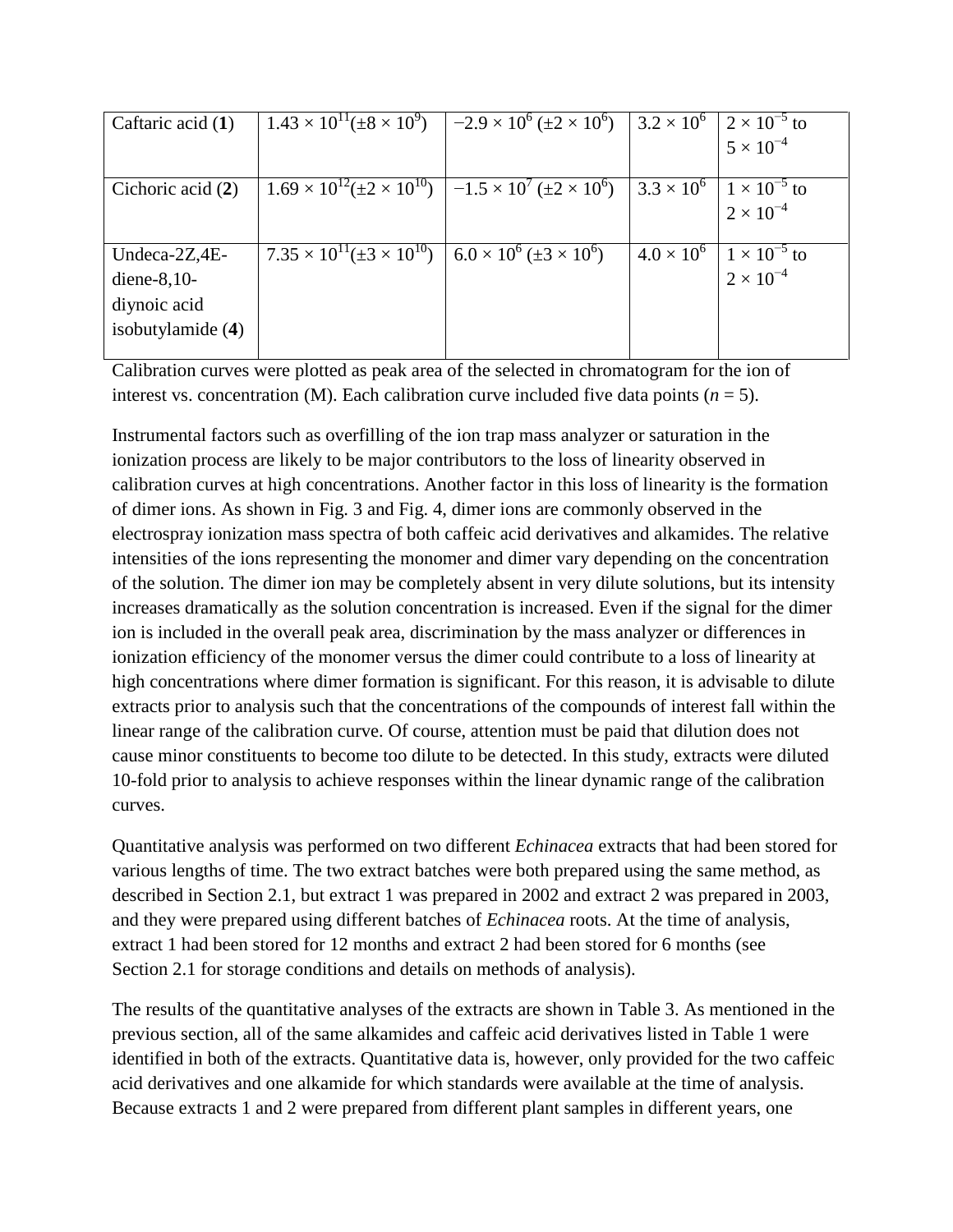would expect to observe some difference in the concentrations of active constituents. This variation in concentration could result from a number of variables besides extract age, including differences in plant water content or in concentration of constituents among different genotypes or phenotypes of *E. purpurea* plants used to prepare the extracts. Given all of these variables, it is remarkable that the profile of constituent concentrations in the two extracts (column 2 versus column 3 in Table 3) is quite similar. It can be concluded from these data that significant concentrations of alkamides and caffeic acid derivatives are present in ethanol/water extracts of *E. purpurea* even after storage for periods of longer than 1 year. However, these data do not rule out the possibility that these constituents degrade somewhat over time. The extent to which degradation of caffeic acid derivatives and alkamides occur in *E. purpurea* extracts could be the subject of future studies. Because extracts of *E. purpurea* that are used for medicinal purposes are commonly stored at room temperature in glass bottles for some time prior to use by the consumer, such studies would seem quite relevant.

| Compound          | Extract #1 (stored for 18 months) |                                             | Extract #2 (stored for 6 months) |                                                        |
|-------------------|-----------------------------------|---------------------------------------------|----------------------------------|--------------------------------------------------------|
|                   | Concentration                     | Concentration $(\pm sx)$                    | Concentration                    | Concentration $(\pm sx)$                               |
|                   | $(\pm sx)$ (mg/mL)                | (M)                                         | $(\pm sx)$ (mg/mL)               | (M)                                                    |
| Caftaric          | $0.7 (\pm 0.2)$                   | $2.4 \times 10^{-3} (\pm 8 \times 10^{-4})$ | $0.52 \ (\pm 0.07)$              | $1.7 \times 10^{-3} (\pm 2 \times 10^{-4})$            |
| acid(1)           |                                   |                                             |                                  |                                                        |
| Cichoric          | $0.71 (\pm 0.09)$                 | $1.5 \times 10^{-3} (\pm 2 \times 10^{-4})$ | $0.54 \ (\pm 0.05)$              | $\overline{1.1} \times 10^{-3} (\pm 1 \times 10^{-4})$ |
| $\alpha$ id $(2)$ |                                   |                                             |                                  |                                                        |
| Undeca-2Z,4E-     | $2.0 \ (\pm 0.07)$                | $8.7 \times 10^{-3} (\pm 3 \times 10^{-4})$ | $1.60 \ (\pm 0.05)$              | $7.0 \times 10^{-3} (\pm 2 \times 10^{-4})$            |
| diene- $8,10$ -   |                                   |                                             |                                  |                                                        |
| diynoic acid      |                                   |                                             |                                  |                                                        |
| isobutylamide     |                                   |                                             |                                  |                                                        |
| (4)               |                                   |                                             |                                  |                                                        |

| Table 3. Quantities of alkamides and caffeic acid derivatives in E. purpurea extracts |  |
|---------------------------------------------------------------------------------------|--|
|---------------------------------------------------------------------------------------|--|

Quantitative analysis was accomplished using the calibration curve data from Table 2. The extracts were diluted 10-fold prior to analysis to adjust the concentrations to within the calibration curve concentration ranges. Standard deviations are for three replicate analyses.

# **4. Conclusion**

In this paper, a novel HPLC/ESI-MS–MS method is presented for the quantitative and qualitative analysis of*E. purpurea* extracts. This method is an improvement on existing methods because MS–MS fragmentation patterns of alkamides and caffeic acid derivatives are taken into consideration when making identifications. Because *E. purpurea* extracts contain many isomeric alkamides, the additional level of certainty in structural elucidation provided by the use of MS–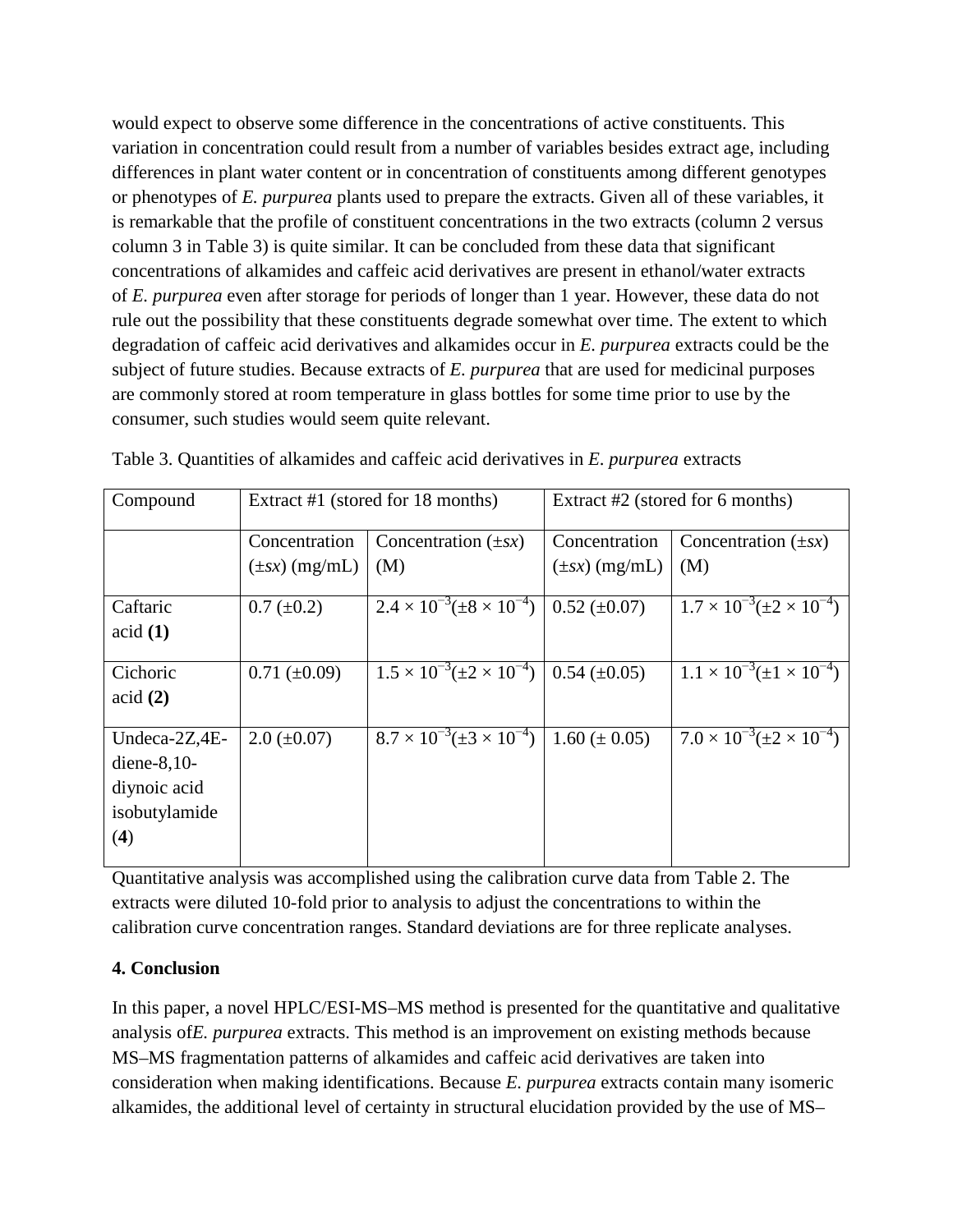MS spectra is invaluable. Previous methods of identification that relied solely on the retention time and *m/z* value of the protonated molecular ion were more prone to misidentification than is the method presented here.

The results obtained from these studies should be useful to researchers studying the chemical composition and biological activity of *E. purpurea* extracts in several ways. First, new data is provided about the structure of alkamides present in these extracts, and several previously published misidentifications are corrected. Second, the quantitative analyses of *E. purpurea* extracts of various ages published here indicate that alkamides and caffeic acids are still present at significant concentrations in ethanol/water extracts of this plant stored for longer than one year. These findings are important because alkamides and caffeic acid derivatives have been identified as possible active constituents of *E. purpurea*. However, more in-depth studies about stability of alkamides in extracts of *E. purpurea* are warranted. Ideally, these studies would employ a method validated for quantification of the constituents from *E. purpurea* extracts to analyze a single extract at the time it was prepared and then after storage for under a variety of conditions for various lengths of time.

## Acknowledgments

The authors would like to acknowledge the National Institutes of Health Center for Complementary and Alternative Medicine (Grant #R15 AT001466-01), Research Corporation (Grant #CC5972), and the University of North Carolina Greensboro for funding to carry out this research. We also express our thanks to Richard and Mayche Cech, owners of Horizon Herbs, LLC for supplying *E. purpurea* extracts used in these studies, and to Gregory M. Raner, associate professor at the University of North Carolina Greensboro, for helpful advice and training. Finally, thanks are owed to Pfizer and Thermo Finnigan for the generous donation of equipment and software that was invaluable in carrying out these experiments.

## **References**

[1] S. Mills, K. Bone, Principles and Practice of Phytotherapy, Churchill Livingston, New York, 2000.

[2] K. Gunning, West J. Med. 171 (1999) 198.

[3] R. Bauer, in: L.D. Lawson, R. Bauer (Eds.), Phytomedicines of Europe, American Chemical Society, Washington, DC, 1998, p. 140.

[4] N.D. Pugh, P. Balacandran, H. Lata, F.E. Dayan, V. Joshi, E. Bedir, T. Makino, R. Moraes, I. Khan, D.S. Paso, Int. Immunopharm. 5 (2005) 637.

[5] A. Matthias, J.T. Blanchfield, K.G. Penman, I. Toth, C.-S. Lang, J.J. De Voss, R.P. Lehmann, J. Clin. Pharm. Ther. 29 (2004) 7.